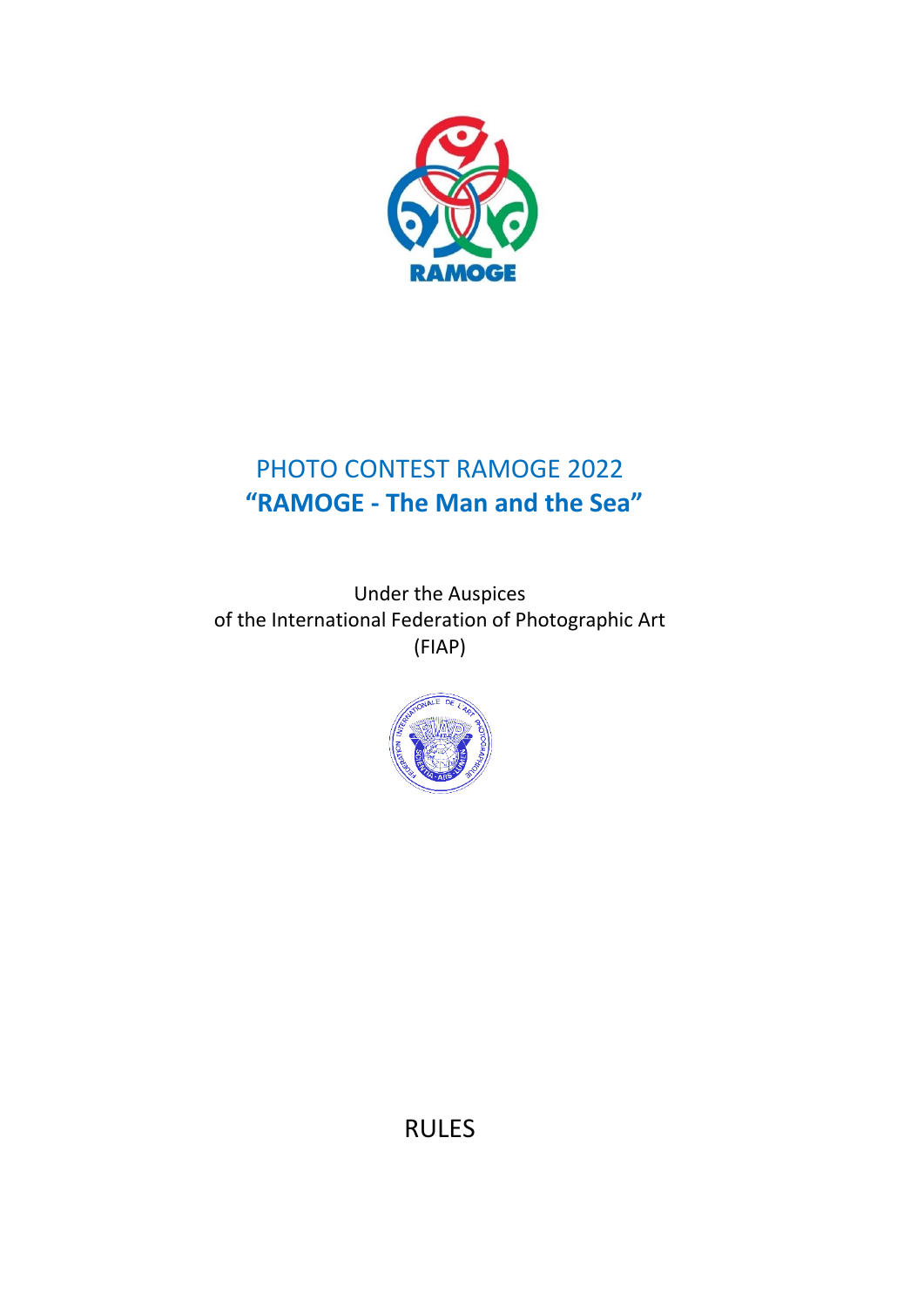#### **Scope of the contest:**

The RAMOGE Agreement is a scientific, technical and administrative cooperation tool between the French, Monegasque and Italian governments for the protection and conservation of the marine environment in the area of sea stretching from Marseille (France) to La Spezia (Italy). Since 1976, the RAMOGE Agreement has been organising awareness-raising initiatives targeting citizens and tourists on key environmental issues concerning the Mediterranean Sea, and is the promoter of this photo contest.

The photo contest open to all authors worldwide is organised under the "Auspices" of the International Federation of Photographic Art (FIAP).

#### **Article 1 – Topic**

### **"The Man and the Sea"**

The photo contest aims at highlighting relations between human activities and the Mediterranean Sea in all their positive and negative dimensions, with a special focus on the way the *Mare Nostrum* is perceived by the kids and the youth.

#### **Article 2 – Categories**

The competition **"RAMOGE - The Man and the Sea"** in Color and Monochrome Digital is divided into four categories:

- **Category 1:** Free / open section
- **Category 2:** The Man and the Sea
- **Category 3 (reserved for Traditional photographs):** RAMOGE Area (dedicated to photos taken in the area stretching from Marseille toLa Spezia)
- **Category 4** (dedicated to young photographers, under 21): "The Man and the Sea, the view of the new generations"

#### **Definition of Traditional photograph (FIAP)**

A traditional photograph maintains the original single capture image content with minimal adjustments which should not alter the reality of the scene and should appear natural. Rearranging, replacing, adding to or removing any part of the original image except by cropping is strictly forbidden.

HDR (High Dynamic Range) and focus-stacking techniques, whether done in camera or postcapture, are strictly forbidden.

#### **Article 3 – Deadline**

The contest officially starts on 12 April 2022. The photos and the application form must arrive no later than midnight on the 30<sup>th</sup> of September 2022, in line with the terms of participation below.

#### **Article 4 – Terms of participation**

The contest is open to anyone. Participation is free of charge. Photos must depict the sea and coastal area of the Mediterranean Sea for categories 2 and 4 and the sea and coastal area stretching from Marseille to La Spezia for category 3 "RAMOGE Area".

Each photographer may submit maximum 4 images per category.

For Category 4, " The Man and the Sea, the view of the new generations ", young photographers under 21 years of age can also participate with images taken from mobile phones, tablets, etc.

#### **Conditions of participation**

1. Fill in the entry form for the photo contest "RAMOGE – The Man and the Sea" through the website [www.ramoge.org.](http://www.ramoge.org/) Candidates under 18 will need authorisation from a parent or the person exercising parental responsibility through the appropriate form downloadable from the website. These documents will be scanned and attached when filling in the entry form.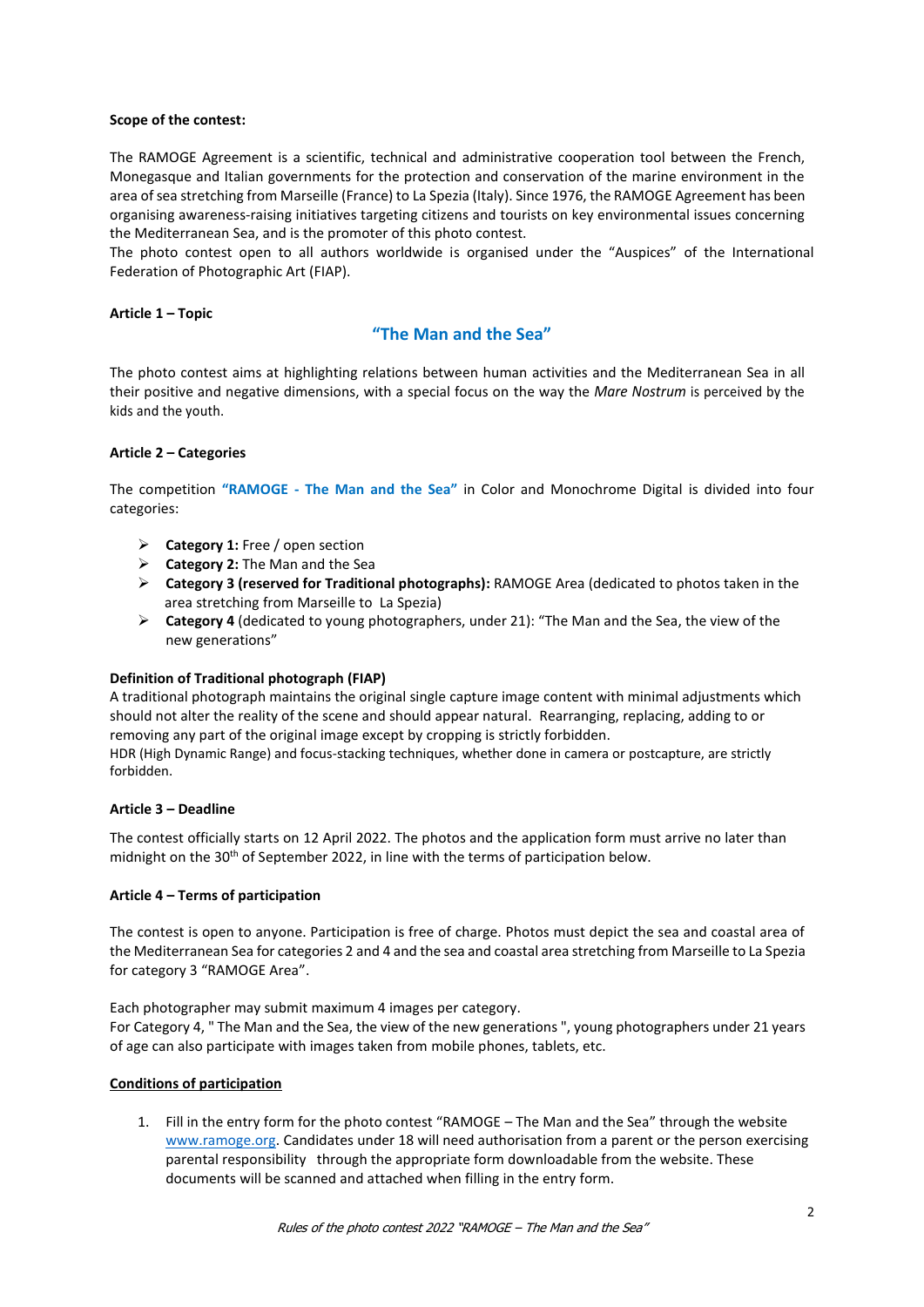- 2. For each photograph, indicate the title, date and location of the shot, in accordance with the entry form attached to this notice.
- 3. Each photographer can submit up to 4 photos in each section. Digital files should be in JPEG, 8 bit, RGB format, with the longest side 3.000 pixels, 300 dpi. The size of each file should not exceed 4 MB.
- 4. Signed photos and/or with watermarks and/or with frames are not accepted.
- 5. Rename the original files to Category Number\_Photographer's surname\_Name\_Photo number.jpg (e.g. 3\_Brown\_Douglas\_1.jpg)

#### **Article 5 – Copyright and release form**

All parts of the pictures must have been photographed by the author.

The participant guarantees that he/she is the author of the photo submitted and the sole holder of the rights associated with it. If anyone in the photo is recognisable, the author will obtain the relevant release form, as well as the legal representative's authorisation if the person is a minor.

#### **Article 6 – Jury**

The jury is made up by FIAP's photographic experts:

- Mr. Riccardo BUSI, FIAP President Travel & Wildlife Photographer Italy
- Mr. Greg LECOEUR; Ocean & Wildlife Photographer France
- Mr. Sergio PITAMIZ; Wildlife & Wild Places Photographer Italy

The jury will meet in person or by videoconference to select the winners in each category. Judges decisions on photo acceptance and prize awarding are final and binding.

#### **Article 7 – Prizes**

The winners of each Category will be awarded with:

- a FIAP medal
- a cash prize of € 200
- an additional cash prize of €100 will be given to the winner of Category 3 "RAMOGE area".

The second-ranked participants of each Category will be awarded with:

- a FIAP medal
- a cash prize of €150

The third-ranked participants of each Category will be awarded with:

- a FIAP medal
- a cash prize of € 100

#### **Article 8 – Communication of results and prize-giving ceremony**

The website [www.ramoge.org a](http://www.ramoge.org/)nd RAMOGE Facebook profile will publish:

- 1. the contest results;
- 2. all the admitted photos.

The prize-giving ceremony will be held in the Principality of Monaco, in accordance with the security measures put in place due to the SARS-CoV-2 pandemic.

Further details of the award ceremony (date, place and time) will be determined as the situation develops and communicated on the website [www.ramoge.org.](http://www.ramoge.org/) The winning candidates will be contacted by e-mail.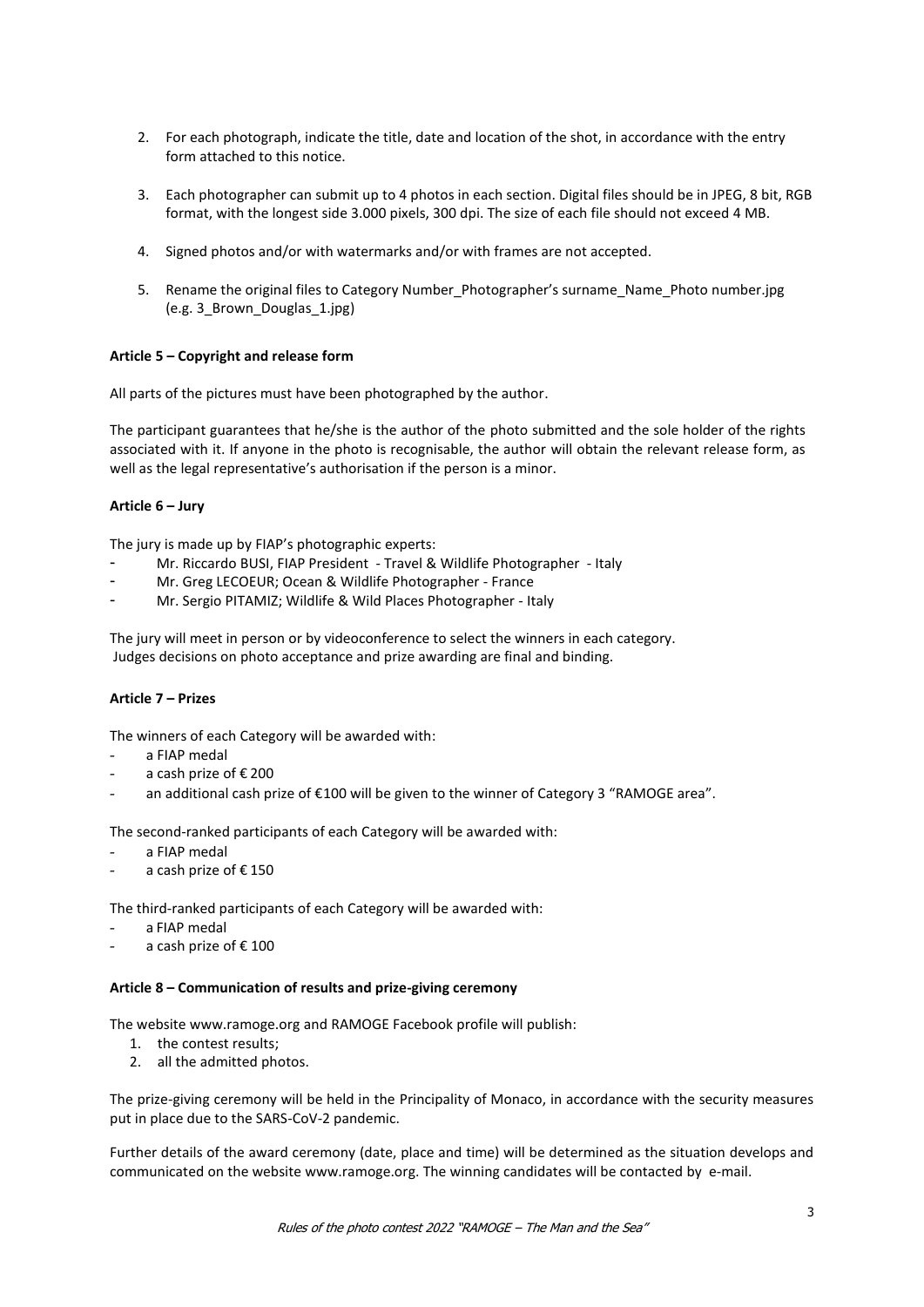#### **Article 9 – Right of use**

All sent images will remain the property of the authors. By sending them according to the terms of participation above, photographers will grant the RAMOGE Secretariat the right to publish them on its website, the websites of the entities joining the RAMOGE Agreement in France, Italy and the Principality of Monaco, as well as their social networks (Twitter, Facebook, etc.).

Photographers will also implicitly grant the RAMOGE Secretariat the right to use images for brochures, catalogues, videos, books and any other information and communication materials for the purposes of the event and the RAMOGE Agreement, without giving right to any form of compensation for contestants (unless otherwise indicated by the author).

#### **Article 10 – Obligations**

Entering the photo contest **"RAMOGE - The Man and the Sea"** implies full acceptance of these Regulations by photographers. Photographers will be disqualified from the contest if they do not comply with the Regulations.

#### **Article 11 – Responsibility**

As organiser of the event, the Secretariat of the RAMOGE Agreement cannot be held responsible for any problems related to the running of the contest, whether they are due to human, computer or any other kind of error. The Secretariat of the RAMOGE Agreement reserves the right to amend these Regulations, postpone or cancel the contest.

*PLEASE NOTE that in order to take the photo entered in the contest, photographers must behave in a manner respectful of people and the environment, without causing any threat or disturbance to the natural environments and living species portrayed.*

#### **Article 12 – Privacy**

In accordance with the General Data Protection Regulation (GDPR), participants may request the correction/deletion of personal data by sending their request to the RAMOGE Secretariat to the following email address: **[contact@ramoge.org.](mailto:contact@ramoge.org)**

#### **Article 13 – Organisational structure**

Secretariat of the RAMOGE Agreement 36 avenue de l'Annonciade – 98000 Monaco Tel. (+377) 98 98 42 29 **[contact@ramoge.org](mailto:contact@ramoge.org) [www.ramoge.org](http://www.ramoge.org/)**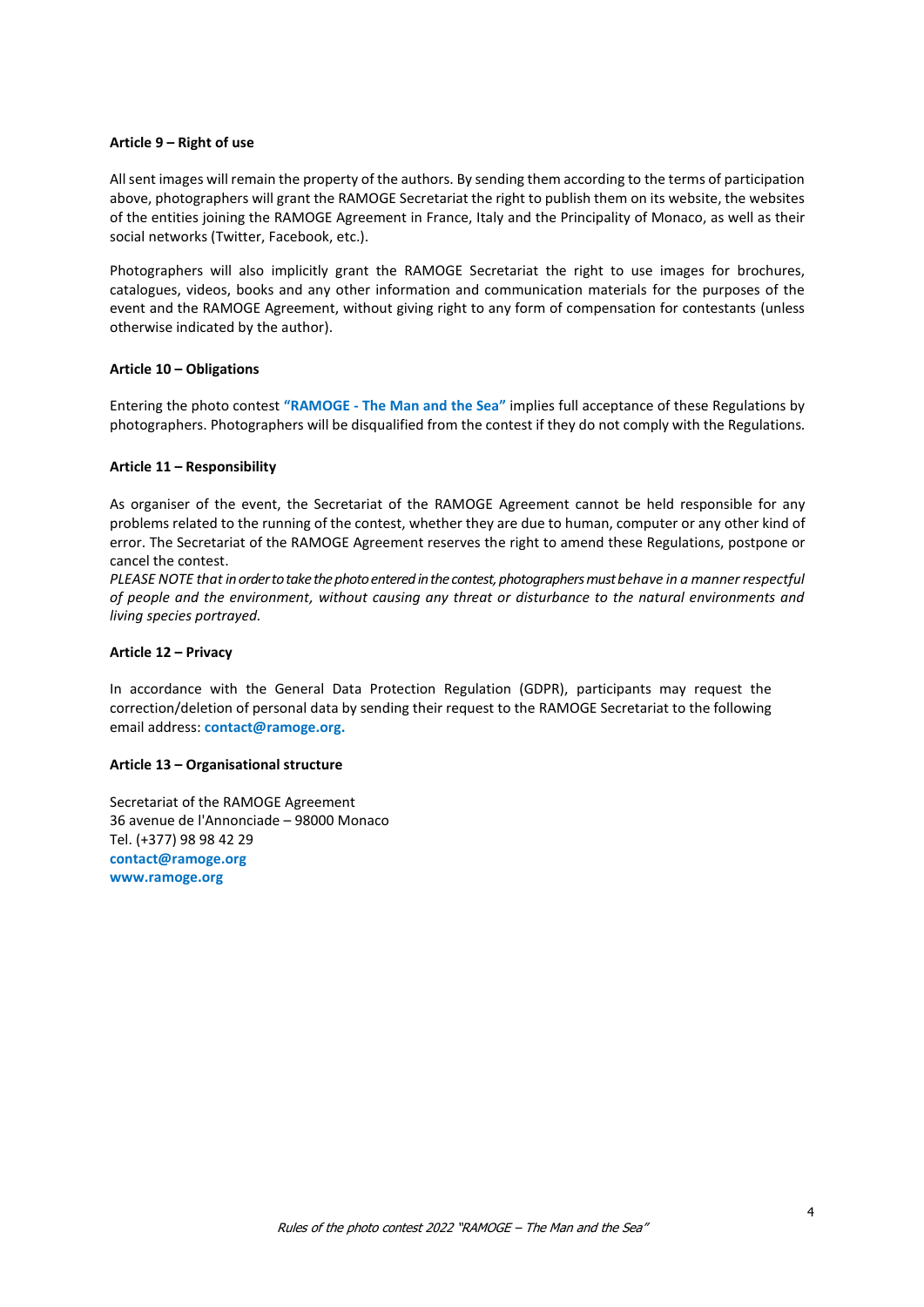# **ENTRY FORM FOR THE PHOTO CONTEST 2022 "RAMOGE - THE MAN AND THE SEA"**

### $\Box F$   $\Box M$

Photographers under 18 years of age must also attach the Authorisation needed.

# **Send maximum 4 photos per category**

| Category/<br>Photo | <b>Title</b> | Date of photo taken<br>(dd/mm/year) | Place of photo taken<br>(Location, Country) |
|--------------------|--------------|-------------------------------------|---------------------------------------------|
| Cat. 1 / Photo 1   |              |                                     |                                             |
| Cat. $1/$ Photo 2  |              |                                     |                                             |
| Cat. 1 / Photo 3   |              |                                     |                                             |
| Cat. 1 / Photo 4   |              |                                     |                                             |
| Cat. 2 / Photo 1   |              |                                     |                                             |
| Cat. 2 / Photo 2   |              |                                     |                                             |
| Cat. 2 / Photo 3   |              |                                     |                                             |
| Cat. 2 / Photo 4   |              |                                     |                                             |
| Cat. 3 / Photo 1   |              |                                     |                                             |
| Cat. 3 / Photo 2   |              |                                     |                                             |
| Cat. 3 / Photo 3   |              |                                     |                                             |
| Cat. 3 / Photo 4   |              |                                     |                                             |
| Cat. 4 / Photo 1   |              |                                     |                                             |
| Cat. 4 / Photo 2   |              |                                     |                                             |
| Cat. 4 / Photo 3   |              |                                     |                                             |
| Cat. 4 / Photo 4   |              |                                     |                                             |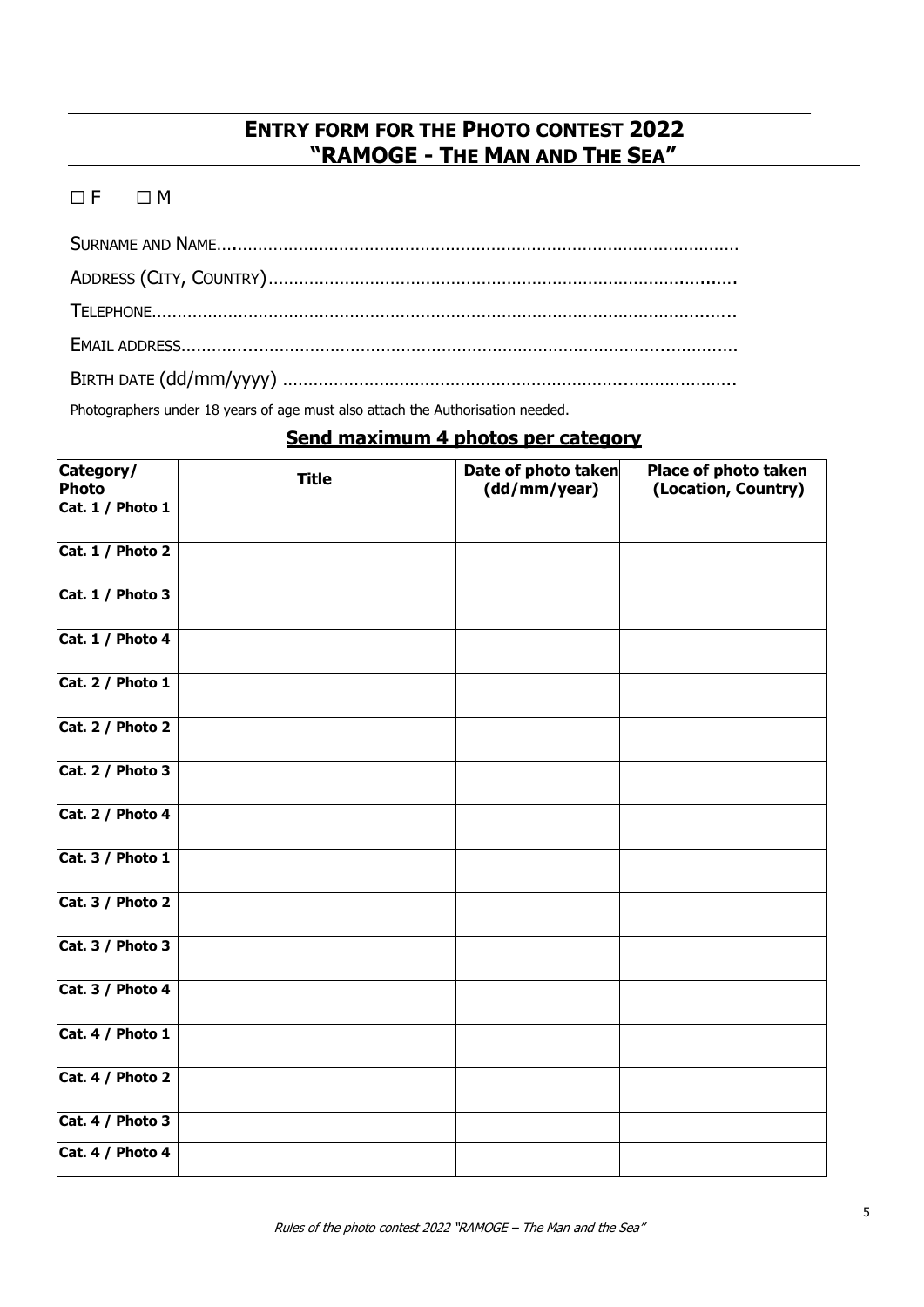# **ENTRY FORM FOR THE PHOTO CONTEST 2022 "RAMOGE - THE MAN AND THE SEA"**

I, the undersigned, (Name and Surname)

………………………………………………………………………………………………………………

declare

to participate in the photo contest 2022 **"RAMOGE - The Man and the Sea"** to be aware of the contest Regulations and to accept them in full.

Place………………………………….

Date……………………………………

Read and approved

Signed……………………………………………………………………………..

Scan and attach when entering the contest.